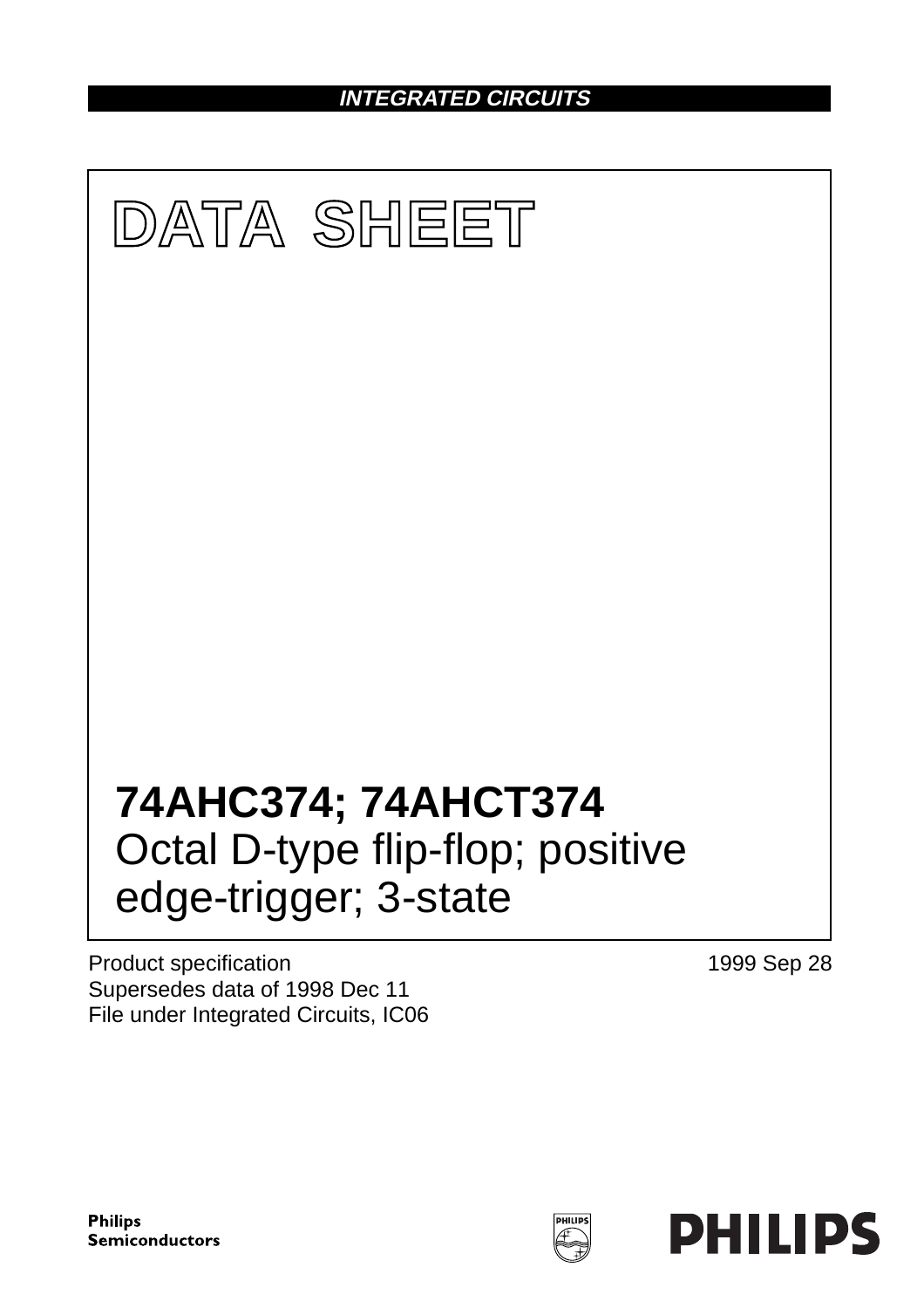**DESCRIPTION**

compliance with JEDEC standard No. 7A.

of the  $\overline{OE}$  input does not affect the state of the flip-flops.

The 74AHC/AHCT374 are high-speed Si-gate CMOS devices and are pin compatible with low power Schottky TTL (LSTTL). They are specified in

The 74AHC/AHCT374 are octal D-type flip-flops featuring separate D-type inputs for each flip-flop and 3-state outputs for bus oriented applications. A clock (CP) and an output enable  $(\overline{OE})$  input are common to all flip-flops. The 8 flip-flops will store the state of their individual D-inputs that meet the set-up and hold times requirements on the LOW-to-HIGH CP transition. When  $\overline{OE}$  is LOW the contents of the 8 flip-flops are available at the outputs. When  $\overline{OE}$  is HIGH, the outputs go to the high-impedance OFF-state. Operation

The '374' is functionally identical to the '534', but has non-inverting outputs.

# **74AHCT374**

### **FEATURES**

• ESD protection: HBM EIA/JESD22-A114-A exceeds 2000 V MM EIA/JESD22-A115-A exceeds 200 V CDM EIA/JESD22-C101 exceeds 1000 V

- Balanced propagation delays
- All inputs have Schmitt-trigger actions
- Inputs accepts voltages higher than  $V_{CC}$
- Common 3-state output enable input
- $\bullet$  I<sub>CC</sub> category: MSI
- For AHC only: operates with CMOS input levels
- For AHCT only: operates with TTL input levels
- Specified from −40 to +85 and +125 °C.

### **QUICK REFERENCE DATA**

GND = 0 V;  $T_{amb}$  = 25 °C;  $t_r = t_f \le 3.0$  ns.

#### SYMBOL | PARAMETER | CONDITIONS **TYPICAL UNIT AHC AHCT**  $t_{PHI}/t_{PIH}$  | propagation delay;  $CP$  to  $Q_n$  $C_1 = 15 \text{ pF}; V_{\text{CC}} = 5 \text{ V}$   $\begin{vmatrix} 3.5 \\ 5.0 \\ 1 \end{vmatrix}$  ns  $f_{\text{max}}$  maximum clock frequency  $|C_L = 15 \text{ pF}; V_{\text{CC}} = 5 \text{ V}$   $|50$   $|-$  MHz  $C_1$  input capacitance  $|V_1 = V_{CC}$  or GND  $|3.0|$  3.0 pF CO output capacitance 4.0 4.0 pF  $C_{\text{PD}}$  power dissipation  $C_1 = 50$  pF; f = 1 MHz; 10 12 pF

notes 1 and 2

### **Notes**

1. C<sub>PD</sub> is used to determine the dynamic power dissipation (P<sub>D</sub> in  $\mu$ W).

 $P_D = C_{PD} \times V_{CC}^2 \times f_i + \sum (C_1 \times V_{CC}^2 \times f_0)$  where:

capacitance

 $f_i$  = input frequency in MHz;

 $f<sub>o</sub>$  = output frequency in MHz;

 $\Sigma$  (C<sub>L</sub> × V<sub>CC</sub><sup>2</sup> × f<sub>o</sub>) = sum of outputs;

 $C_L$  = output load capacitance in pF;

 $V_{CC}$  = supply voltage in Volts.

2. The condition is  $V_1$  = GND to  $V_{CC}$ .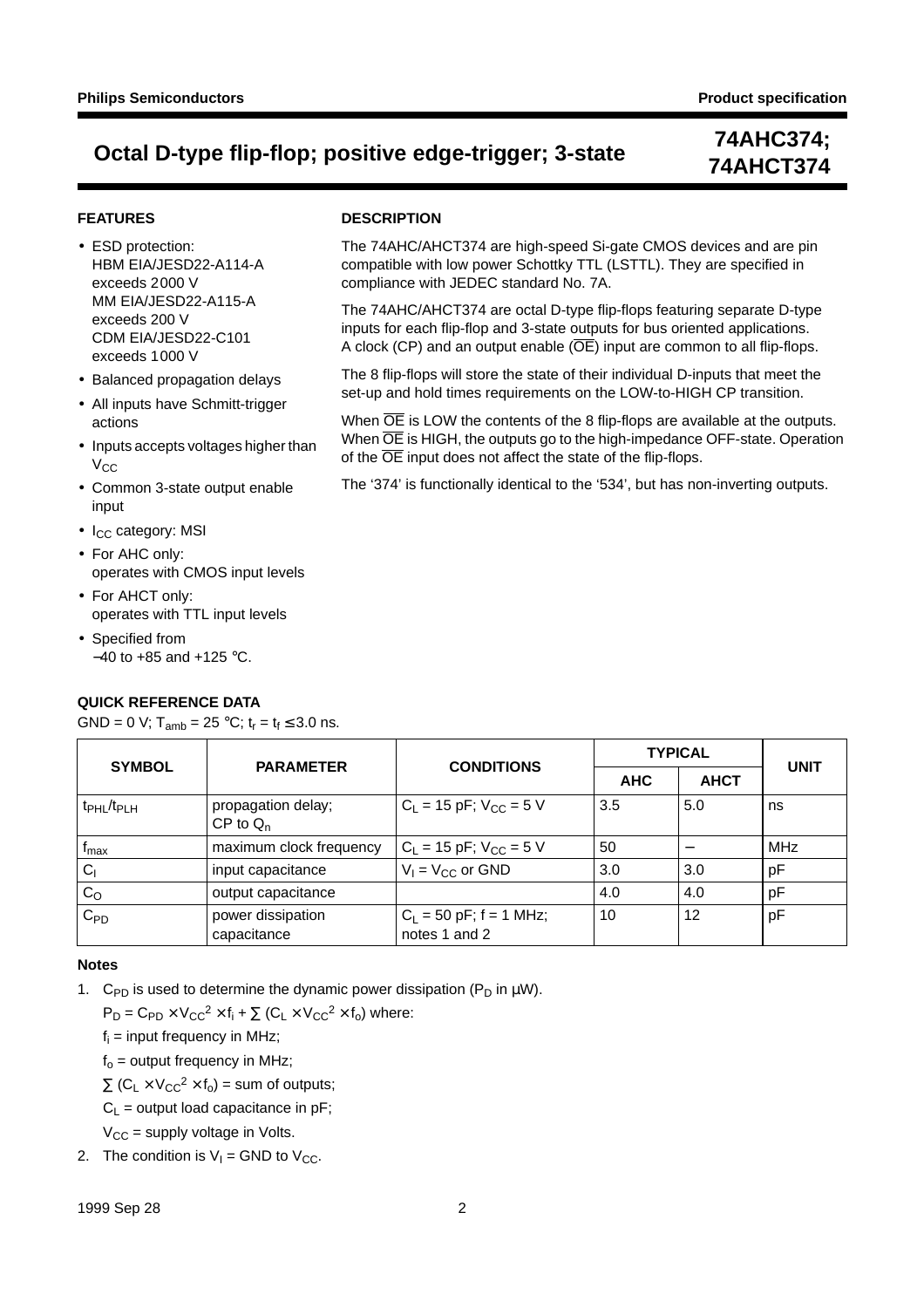# 74AHCT374

### **FUNCTION TABLE**

See note 1.

|                        |           | <b>INPUTS</b> | <b>INTERNAL</b> | <b>OUTPUTS</b>    |                |
|------------------------|-----------|---------------|-----------------|-------------------|----------------|
| <b>OPERATING MODES</b> | <b>OE</b> | СP            | $D_n$           | <b>FLIP-FLOPS</b> | $Q_0$ to $Q_7$ |
| Load and read register |           |               |                 |                   |                |
|                        |           |               |                 |                   |                |
| Load register and      |           |               |                 |                   |                |
| disable outputs        |           |               |                 |                   |                |

### **Note**

1.  $H = HIGH$  voltage level;

h = HIGH voltage level one set-up time prior to the LOW-to-HIGH CP transition;

L = LOW voltage level;

I = LOW voltage level one set-up time prior to the LOW-to-HIGH CP transition;

- $X =$  don't care;
- Z = high-impedance OFF-state;
- ↑ = LOW-to-HIGH CP transition.

### **ORDERING INFORMATION**

| <b>OUTSIDE NORTH</b> | <b>NORTH AMERICA</b> | <b>PACKAGES</b> |                |                 |                      |  |  |  |  |  |
|----------------------|----------------------|-----------------|----------------|-----------------|----------------------|--|--|--|--|--|
| <b>AMERICA</b>       |                      | <b>PINS</b>     | <b>PACKAGE</b> | <b>MATERIAL</b> | <b>CODE</b>          |  |  |  |  |  |
| 74AHC374D            | 74AHC374D            | 20              | SO.            | plastic         | SOT <sub>163-1</sub> |  |  |  |  |  |
| 74AHC374PW           | 74AHC374PW DH        | 20              | <b>TSSOP</b>   | plastic         | SOT360-1             |  |  |  |  |  |
| 74AHCT374D           | 74AHCT374D           | 20              | SO.            | plastic         | SOT <sub>163-1</sub> |  |  |  |  |  |
| 74AHCT374PW          | 7AHCT374PW DH        | 20              | <b>TSSOP</b>   | plastic         | SOT360-1             |  |  |  |  |  |

### **PINNING**

| <b>PIN</b>                       | <b>SYMBOL</b>  | <b>DESCRIPTION</b>                        |
|----------------------------------|----------------|-------------------------------------------|
|                                  | <b>OE</b>      | 3-state output enable input (active LOW)  |
| 2, 5, 6, 9, 12, 15,<br>16 and 19 | $Q_0$ to $Q_7$ | 3-state flip-flop outputs                 |
| 3, 4, 7, 8, 13, 14,<br>17 and 18 | $D_0$ to $D_7$ | data inputs                               |
| 10                               | <b>GND</b>     | ground $(0 V)$                            |
| 11                               | СP             | clock input (LOW-to-HIGH, edge triggered) |
| 20                               | $V_{\rm CC}$   | DC supply voltage                         |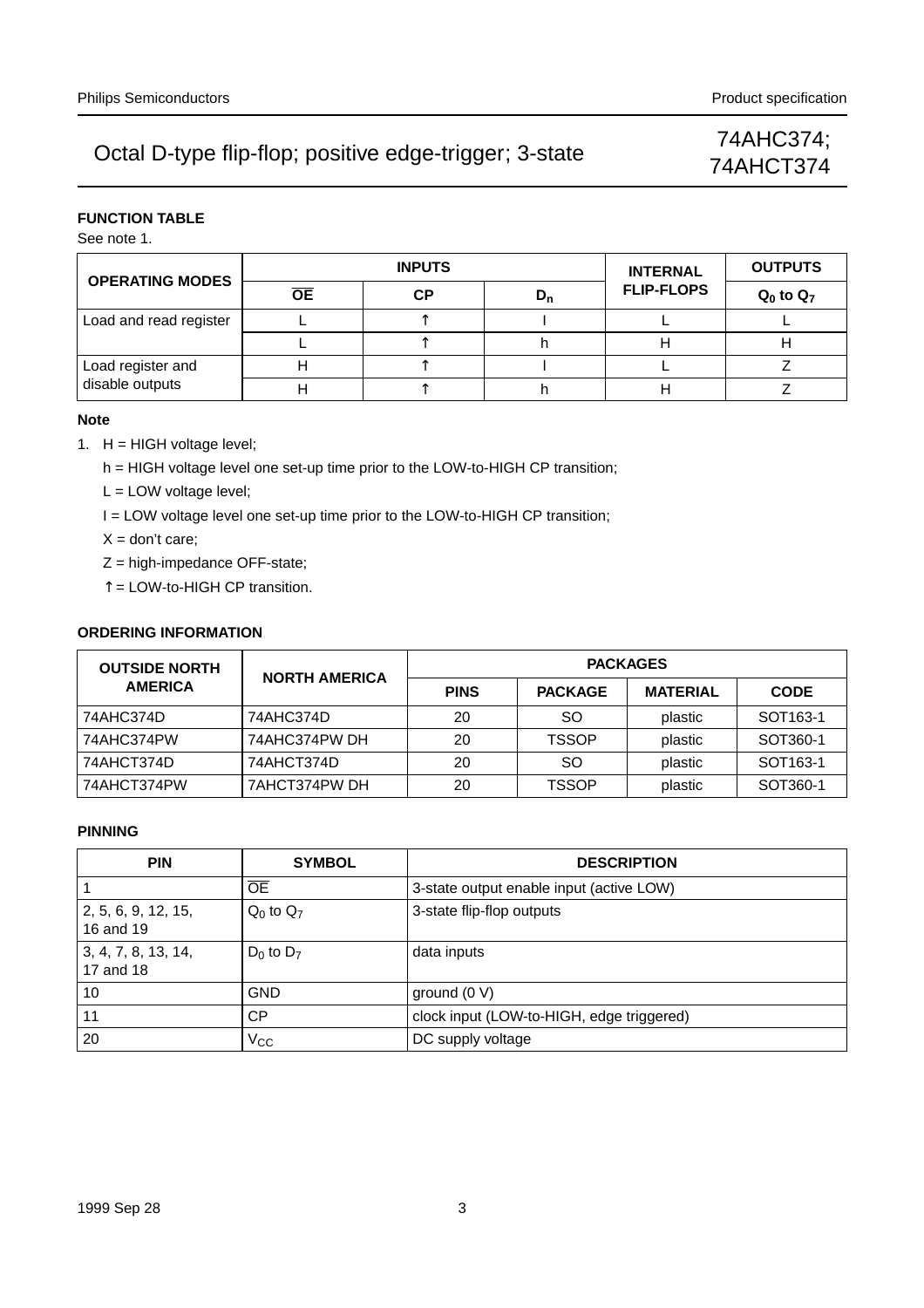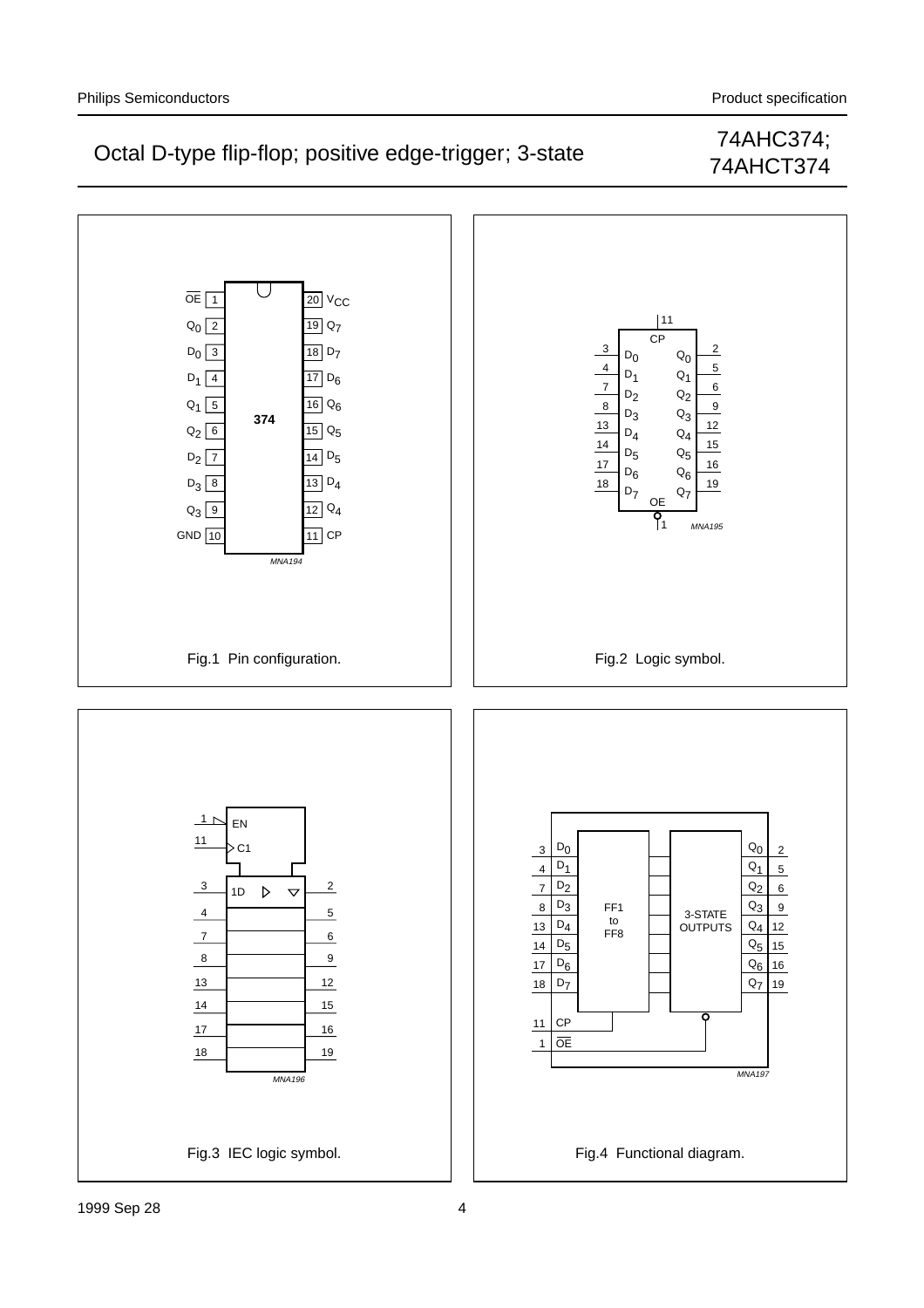# 74AHCT374



### **RECOMMENDED OPERATING CONDITIONS**

| <b>SYMBOL</b>                  | <b>PARAMETER</b>              | <b>CONDITIONS</b>                                 | 74AHC                    |                 |              | 74AHCT                   | <b>UNIT</b>                      |              |             |
|--------------------------------|-------------------------------|---------------------------------------------------|--------------------------|-----------------|--------------|--------------------------|----------------------------------|--------------|-------------|
|                                |                               |                                                   | <b>MIN</b>               | TYP.            | MAX.         | MIN.                     | TYP.                             | MAX.         |             |
| V <sub>CC</sub>                | DC supply voltage             |                                                   | 2.0                      | 5.0             | 5.5          | 4.5                      | 5.0                              | 5.5          | V           |
| $V_{1}$                        | input voltage                 |                                                   | 0                        | $\qquad \qquad$ | 5.5          | 0                        | $\overbrace{\phantom{12322111}}$ | 5.5          |             |
| $V_{\rm O}$                    | output voltage                |                                                   | 0                        |                 | $V_{\rm CC}$ | 0                        |                                  | $V_{\rm CC}$ | ν           |
| $I_{amb}$                      | operating ambient temperature | see DC and AC                                     | $-40$                    | $+25$           | $+85$        | $-40$                    | $+25$                            | $+85$        | $^{\circ}C$ |
|                                | range                         | characteristics per<br>device                     | $-40$                    | $+25$           | $+125$       | $-40$                    | $+25$                            | $+125$       | $^{\circ}C$ |
| $t_r, t_f (\Delta t/\Delta f)$ | input rise and fall rates     | $V_{\text{CC}} = 3.3 \text{ V} \pm 0.3 \text{ V}$ | $\overline{\phantom{0}}$ |                 | 100          | $\overline{\phantom{0}}$ |                                  |              | ns/V        |
|                                |                               | $V_{CC}$ = 5 V $\pm$ 0.5 V                        |                          | $\qquad \qquad$ | 20           |                          |                                  | -20          |             |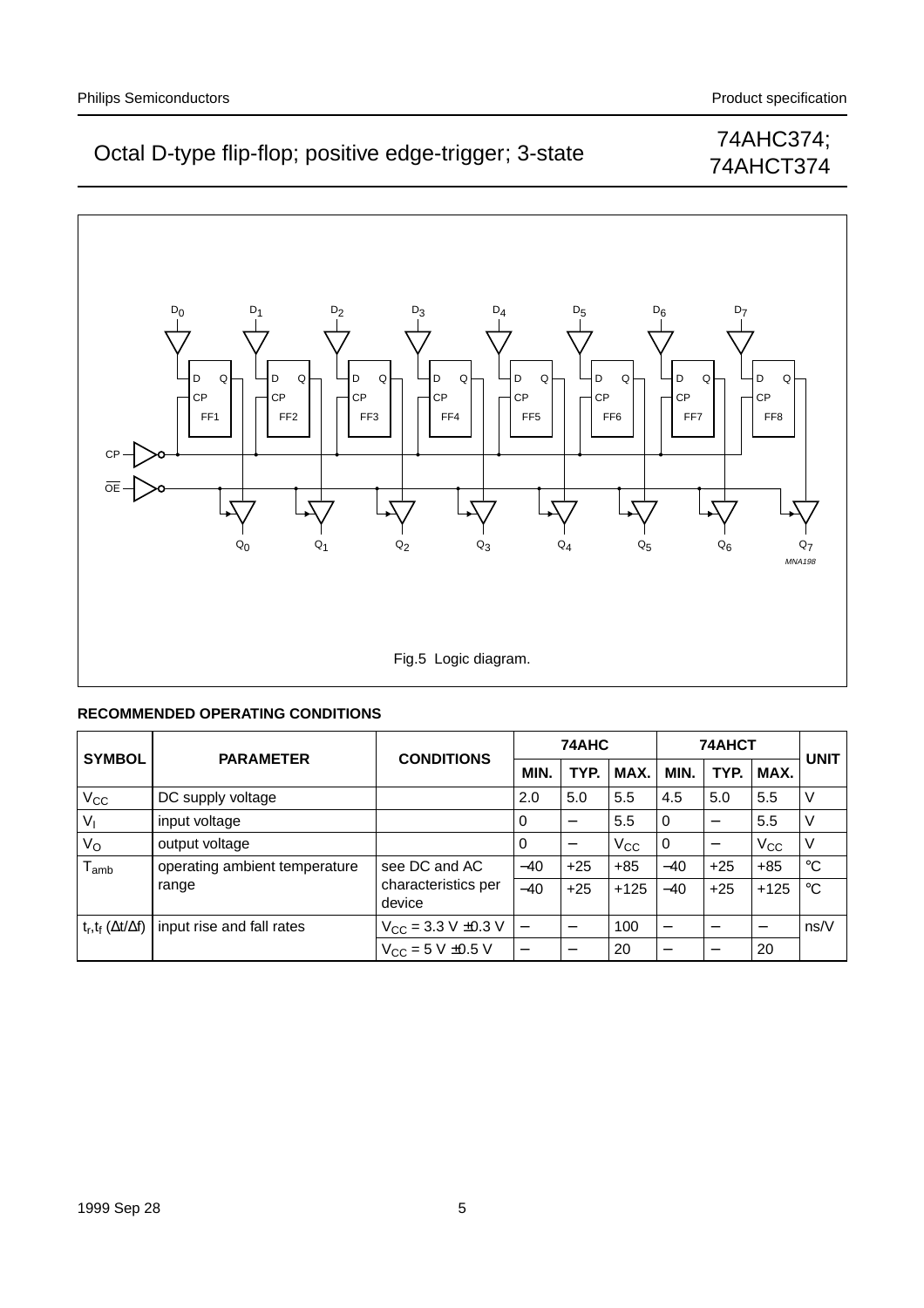# 74AHCT374

### **LIMITING VALUES**

In accordance with the Absolute Maximum Rating System (IEC 134); voltages are referenced to GND (ground = 0 V).

| <b>SYMBOL</b>             | <b>PARAMETER</b>                  | <b>CONDITIONS</b>                                  | MIN.                     | MAX.   | <b>UNIT</b> |
|---------------------------|-----------------------------------|----------------------------------------------------|--------------------------|--------|-------------|
| $V_{\rm CC}$              | DC supply voltage                 |                                                    | $-0.5$                   | $+7.0$ | ν           |
| $V_{I}$                   | input voltage range               |                                                    | $-0.5$                   | $+7.0$ | V           |
| Ιıκ                       | DC input diode current            | $V_1 < -0.5 V$ ; note 1                            |                          | $-20$  | mA          |
| $I_{OK}$                  | DC output diode current           | $V_O$ < -0.5 V or $V_O$ > $V_{CC}$ + 0.5 V; note 1 |                          | ±20    | mA          |
| $I_{\rm O}$               | DC output source or sink current  | $-0.5 V < VO < VCC + 0.5 V$                        |                          | ±25    | mA          |
| $_{\rm{lcc}}$             | DC V <sub>CC</sub> or GND current |                                                    |                          | ±75    | mA          |
| $\mathsf{T}_{\text{stg}}$ | storage temperature range         |                                                    | $-65$                    | $+150$ | °C          |
| $P_D$                     | power dissipation per package     | for temperature range: $-40$ to $+125$ °C; note 2  | $\overline{\phantom{0}}$ | 500    | mW          |

#### **Notes**

1. The input and output voltage ratings may be exceeded if the input and output current ratings are observed.

2. For SO packages: above 70 °C the value of  $P_D$  derates linearly with 8 mW/K.

For TSSOP packages: above 60 °C the value of  $P_D$  derates linearly with 5.5 mW/K.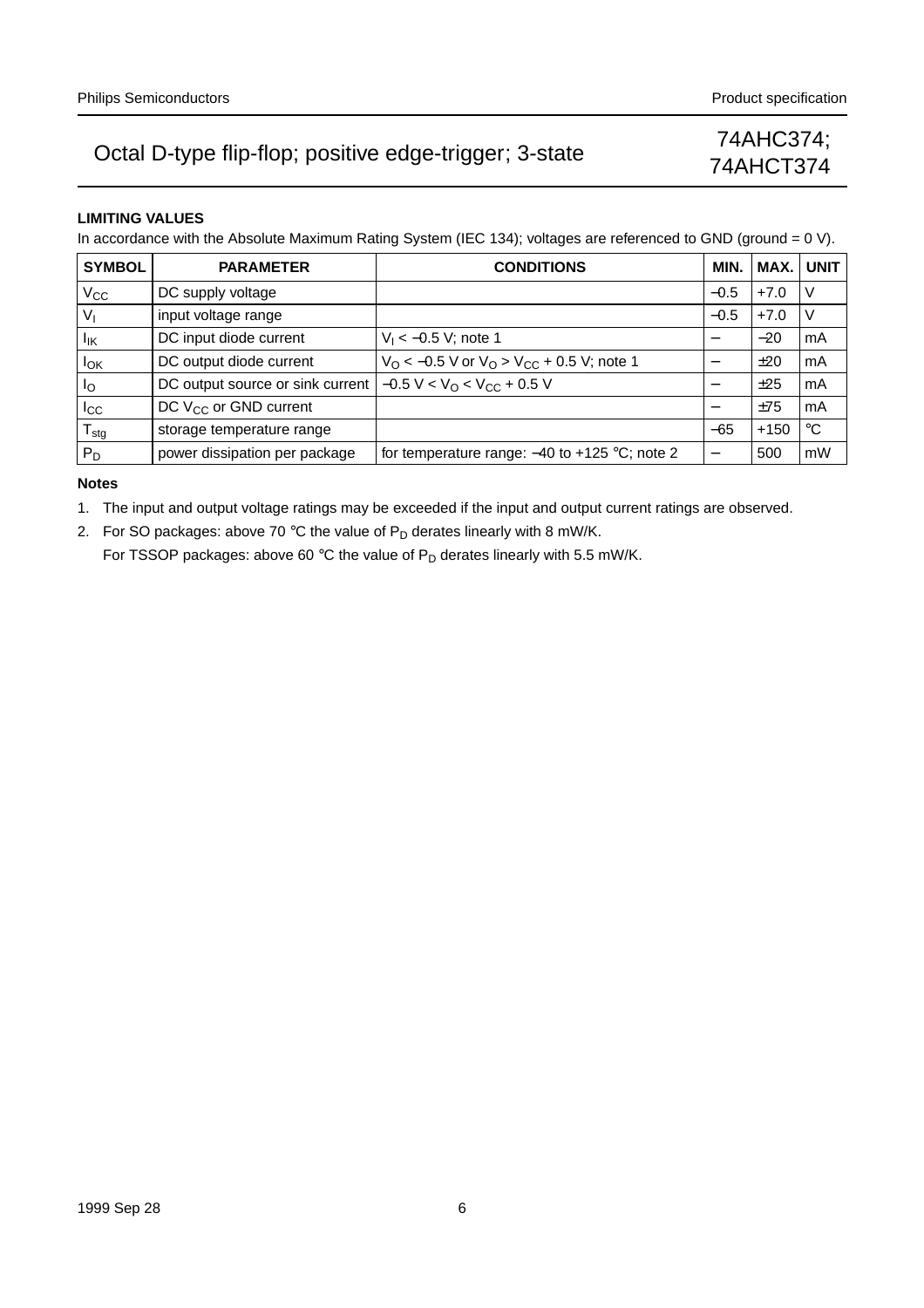# 74AHCT374

### **DC CHARACTERISTICS**

### **74AHC family**

Over recommended operating conditions; voltages are referenced to GND (ground = 0 V).

|                 |                               | <b>TEST CONDITIONS</b>                                           |              |                          |                          |                          | $T_{amb}$ (°C)           |                          |                          |                          |             |
|-----------------|-------------------------------|------------------------------------------------------------------|--------------|--------------------------|--------------------------|--------------------------|--------------------------|--------------------------|--------------------------|--------------------------|-------------|
| <b>SYMBOL</b>   | <b>PARAMETER</b>              |                                                                  |              |                          | 25                       |                          |                          | $-40$ to $+85$           |                          | $-40$ to $+125$          | <b>UNIT</b> |
|                 |                               | <b>OTHER</b>                                                     | $V_{CC} (V)$ | MIN.                     | TYP.                     | MAX.                     | MIN.                     | MAX.                     | MIN.                     | MAX.                     |             |
| V <sub>IH</sub> | HIGH-level input              |                                                                  | 2.0          | 1.5                      |                          | $\overline{\phantom{0}}$ | 1.5                      |                          | 1.5                      |                          | $\vee$      |
|                 | voltage                       |                                                                  | 3.0          | 2.1                      | $\equiv$                 |                          | 2.1                      | $\equiv$                 | 2.1                      | $\overline{\phantom{0}}$ |             |
|                 |                               | 5.5                                                              | 3.85         |                          | $\overline{\phantom{0}}$ | 3.85                     | $\equiv$                 | 3.85                     | $\frac{1}{2}$            |                          |             |
| $V_{IL}$        | LOW-level input               |                                                                  | 2.0          | $\overline{\phantom{0}}$ | $\equiv$                 | 0.5                      | $\overline{\phantom{0}}$ | 0.5                      | $\overline{\phantom{0}}$ | 0.5                      | $\vee$      |
|                 | voltage                       |                                                                  | 3.0          | $\qquad \qquad -$        |                          | 0.9                      | $\overline{a}$           | 0.9                      | $\overline{a}$           | 0.9                      |             |
|                 |                               |                                                                  | 5.5          | $\equiv$                 | $\equiv$                 | 1.65                     | $\equiv$                 | 1.65                     | $\overline{\phantom{0}}$ | 1.65                     |             |
| $V_{OH}$        | HIGH-level output             | $V_1 = V_{1H}$ or $V_{1I}$ ;                                     | 2.0          | 1.9                      | 2.0                      | $\equiv$                 | 1.9                      | $\equiv$                 | 1.9                      | $\equiv$                 | $\vee$      |
|                 | voltage; all                  | $I_{\Omega} = -50 \mu A$                                         | 3.0          | 2.9                      | 3.0                      | $\overline{a}$           | 2.9                      | $\overline{\phantom{0}}$ | 2.9                      | $\overline{\phantom{0}}$ |             |
| outputs         |                               | 4.5                                                              | 4.4          | 4.5                      | $\overline{a}$           | 4.4                      | $\equiv$                 | 4.4                      | $\overline{\phantom{0}}$ |                          |             |
|                 | HIGH-level output<br>voltage  | $V_1 = V_{1H}$ or $V_{1L}$ ;<br>$IO = -4.0$ mA                   | 3.0          | 2.58                     | $\equiv$                 | $\overline{\phantom{0}}$ | 2.48                     | $\overline{\phantom{0}}$ | 2.40                     | $\overline{\phantom{0}}$ | $\vee$      |
|                 |                               | $V_I = V_{IH}$ or $V_{IL}$ ;<br>$I_{\text{O}} = -8.0 \text{ mA}$ | 4.5          | 3.94                     | $\qquad \qquad -$        | $\qquad \qquad -$        | 3.8                      | $\qquad \qquad -$        | 3.70                     | $\qquad \qquad -$        |             |
| $V_{OL}$        | LOW-level output              | $V_I = V_{IH}$ or $V_{IL}$ ;<br>$I_{\rm O} = 50 \mu A$           | 2.0          | $\overline{a}$           | 0                        | 0.1                      | $\overline{a}$           | 0.1                      | $\overline{\phantom{0}}$ | 0.1                      | $\vee$      |
|                 | voltage; all                  |                                                                  | 3.0          | $\equiv$                 | $\Omega$                 | 0.1                      | $\overline{\phantom{0}}$ | 0.1                      | $\overline{a}$           | 0.1                      |             |
|                 | outputs                       |                                                                  | 4.5          | $\equiv$                 | $\Omega$                 | 0.1                      | $\overline{\phantom{0}}$ | 0.1                      | $\overline{\phantom{0}}$ | 0.1                      |             |
|                 | LOW-level output<br>voltage   | $V_I = V_{IH}$ or $V_{IL}$ ;<br>$IO = 4 mA$                      | 3.0          | $\overline{\phantom{0}}$ |                          | 0.36                     | $\overline{a}$           | 0.44                     | $\overline{\phantom{0}}$ | 0.55                     | $\vee$      |
|                 |                               | $V_I = V_{IH}$ or $V_{IL}$ ;<br>$IO = 8 mA$                      | 4.5          | $\overline{\phantom{0}}$ | $\equiv$                 | 0.36                     | $\overline{\phantom{0}}$ | 0.44                     | $\overline{\phantom{0}}$ | 0.55                     |             |
| $I_{\rm L}$     | input leakage<br>current      | $V_1 = V_{CC}$ or GND                                            | 5.5          | $\overline{\phantom{0}}$ |                          | 0.1                      | $\equiv$                 | 1.0                      | $\qquad \qquad -$        | 2.0                      | $\mu$ A     |
| $I_{OZ}$        | 3-state output<br>OFF current | $V_1 = V_{1H}$ or $V_{1L}$ ;<br>$V_O = V_{CC}$ or GND            | 5.5          | $\equiv$                 | $\equiv$                 | ±0.25                    | $\overline{\phantom{0}}$ | ±2.5                     | $\overline{\phantom{0}}$ | ±10.0                    | $\mu$ A     |
| $I_{\rm CC}$    | quiescent supply<br>current   | $V_1 = V_{CC}$ or GND;<br>$I_{\rm O} = 0$                        | 5.5          | $\qquad \qquad -$        | $\qquad \qquad -$        | 4.0                      | $\overline{\phantom{0}}$ | 40                       | $\qquad \qquad -$        | 80                       | μA          |
| C <sub>1</sub>  | input capacitance             |                                                                  |              | $\overline{\phantom{0}}$ | 3                        | 10                       | $\overline{a}$           | 10                       | $\qquad \qquad -$        | 10                       | pF          |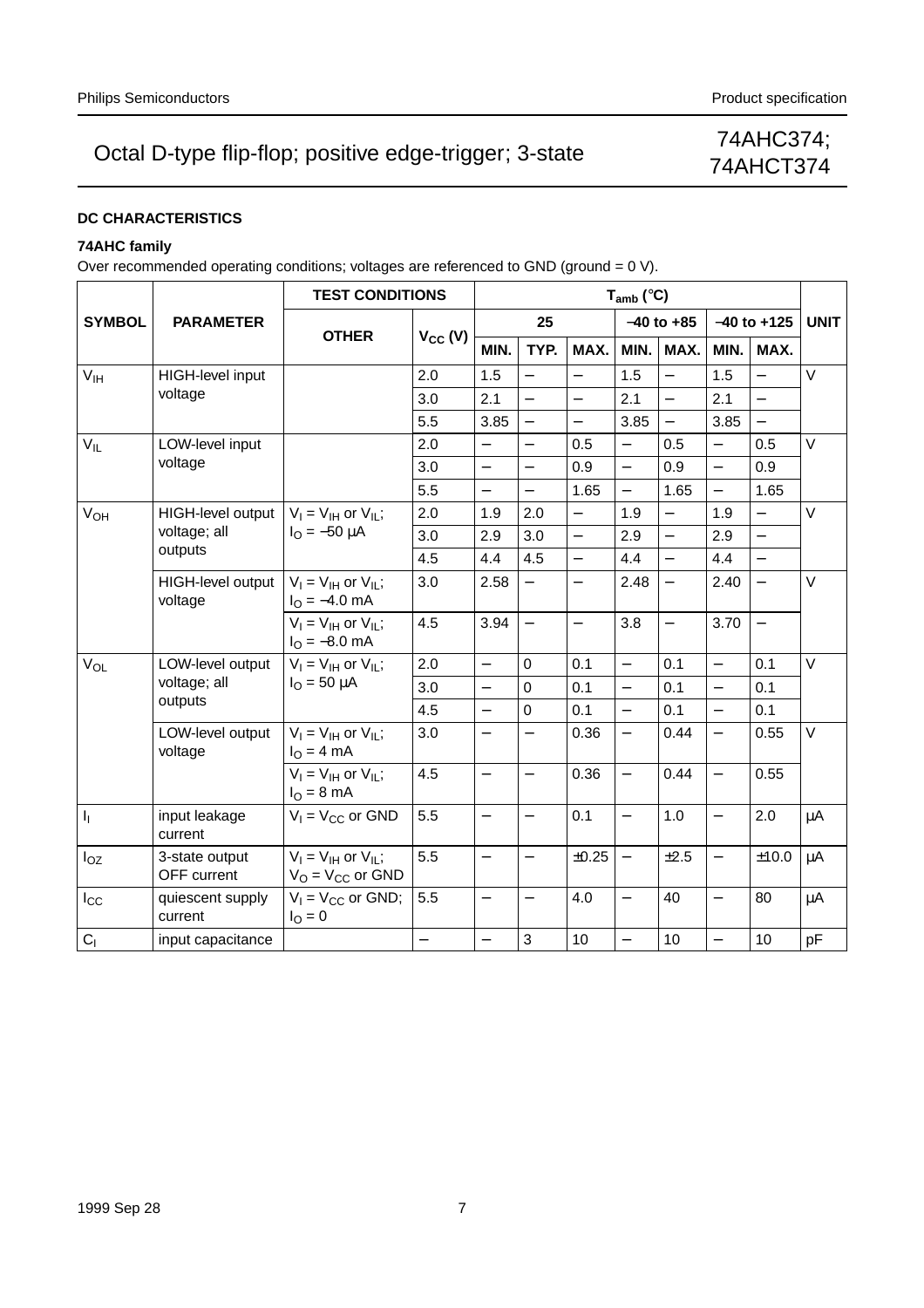## 74AHCT374

### **74AHCT family**

Over recommended operating conditions; voltages are referenced to GND (ground = 0 V).

|                 |                                                            |                                                                                                                                 | <b>TEST CONDITIONS</b>   |                          |                          |                          | $T_{amb}$ (°C)           |                          |                          |                          |             |  |  |  |
|-----------------|------------------------------------------------------------|---------------------------------------------------------------------------------------------------------------------------------|--------------------------|--------------------------|--------------------------|--------------------------|--------------------------|--------------------------|--------------------------|--------------------------|-------------|--|--|--|
| <b>SYMBOL</b>   | <b>PARAMETER</b>                                           |                                                                                                                                 |                          |                          | 25                       |                          |                          | $-40$ to $+85$           | $-40$ to $+125$          |                          | <b>UNIT</b> |  |  |  |
|                 |                                                            | <b>OTHER</b>                                                                                                                    | $V_{CC} (V)$             | MIN.                     | TYP.                     | MAX.                     | MIN.                     | MAX.                     | MIN.                     | MAX.                     |             |  |  |  |
| V <sub>IH</sub> | HIGH-level input<br>voltage                                |                                                                                                                                 | 4.5 to 5.5               | 2.0                      | $\overline{\phantom{0}}$ |                          | 2.0                      | $\overline{\phantom{0}}$ | 2.0                      | $\overline{\phantom{0}}$ | V           |  |  |  |
| $V_{IL}$        | LOW-level input<br>voltage                                 |                                                                                                                                 | 4.5 to 5.5               | $\overline{\phantom{m}}$ | $\equiv$                 | 0.8                      | $\overline{\phantom{0}}$ | 0.8                      | $\equiv$                 | 0.8                      | $\vee$      |  |  |  |
| V <sub>OH</sub> | HIGH-level output<br>voltage; all<br>outputs               | $V_1 = V_{IH}$ or $V_{IL}$ ;<br>$I_{\Omega} = -50 \mu A$                                                                        | 4.5                      | 4.4                      | 4.5                      | $\overline{\phantom{0}}$ | 4.4                      | $\overline{\phantom{0}}$ | 4.4                      | $\overline{\phantom{0}}$ | $\vee$      |  |  |  |
|                 | HIGH-level output<br>voltage                               | $V_I = V_{IH}$ or $V_{IL}$ ;<br>$I_{\Omega} = -8.0$ mA                                                                          | 4.5                      | 3.94                     | $\equiv$                 | $\overline{\phantom{0}}$ | 3.8                      | $\overline{\phantom{0}}$ | 3.70                     | $\overline{\phantom{0}}$ | $\vee$      |  |  |  |
| VOL             | LOW-level output<br>voltage; all<br>outputs                | $V_1 = V_{1H}$ or $V_{1L}$ ;<br>$I_{\text{O}} = 50 \mu A$                                                                       | 4.5                      | $\overline{\phantom{0}}$ | $\overline{0}$           | 0.1                      | $\overline{\phantom{0}}$ | 0.1                      | $\overline{\phantom{0}}$ | 0.1                      | $\vee$      |  |  |  |
|                 | LOW-level output<br>voltage                                | $V_I = V_{IH}$ or $V_{IL}$ ;<br>$I_{\rm O} = 8 \text{ mA}$                                                                      | 4.5                      | $\qquad \qquad -$        | $\overline{\phantom{0}}$ | 0.36                     | $\overline{\phantom{0}}$ | 0.44                     | $\equiv$                 | 0.55                     | $\vee$      |  |  |  |
| I <sub>I</sub>  | input leakage<br>current                                   | $V_I = V_{IH}$ or $V_{IL}$                                                                                                      | 5.5                      | $\qquad \qquad -$        | $\overline{\phantom{0}}$ | 0.1                      | $\overline{\phantom{0}}$ | 1.0                      | $\overline{\phantom{0}}$ | 2.0                      | μA          |  |  |  |
| $I_{OZ}$        | 3-state output<br>OFF current                              | $V_1 = V_{1H}$ or $V_{1L}$ ;<br>$V_O = V_{CC}$ or GND<br>per input pin;<br>other inputs at<br>$V_{CC}$ or GND;<br>$I_{\rm O}=0$ | 5.5                      | $\overline{\phantom{0}}$ | $\overline{\phantom{0}}$ | ±0.25                    | $\equiv$                 | ±2.5                     | $\equiv$                 | ±10.0                    | $\mu$ A     |  |  |  |
| $I_{\rm CC}$    | quiescent supply<br>current                                | $V_1 = V_{CC}$ or GND;<br>$I_{\rm O} = 0$                                                                                       | 5.5                      | $\overline{\phantom{0}}$ | $\overline{\phantom{0}}$ | 4.0                      | $\overline{\phantom{0}}$ | 40                       | $\overline{\phantom{0}}$ | 80                       | μA          |  |  |  |
| $\Delta I_{CC}$ | additional<br>quiescent supply<br>current per input<br>pin | $V_1 = V_{CC} - 2.1 V$<br>other inputs at<br>V <sub>CC</sub> or GND;<br>$I_{\rm O} = 0$                                         | 4.5 to 5.5               | $\equiv$                 | $\overline{\phantom{0}}$ | 1.35                     | $\equiv$                 | 1.5                      | $\overline{\phantom{0}}$ | 1.5                      | mA          |  |  |  |
| C <sub>1</sub>  | input capacitance                                          |                                                                                                                                 | $\overline{\phantom{0}}$ | $\overline{\phantom{0}}$ | 3                        | 10                       | $\overline{\phantom{0}}$ | 10                       | $\overline{\phantom{0}}$ | 10                       | pF          |  |  |  |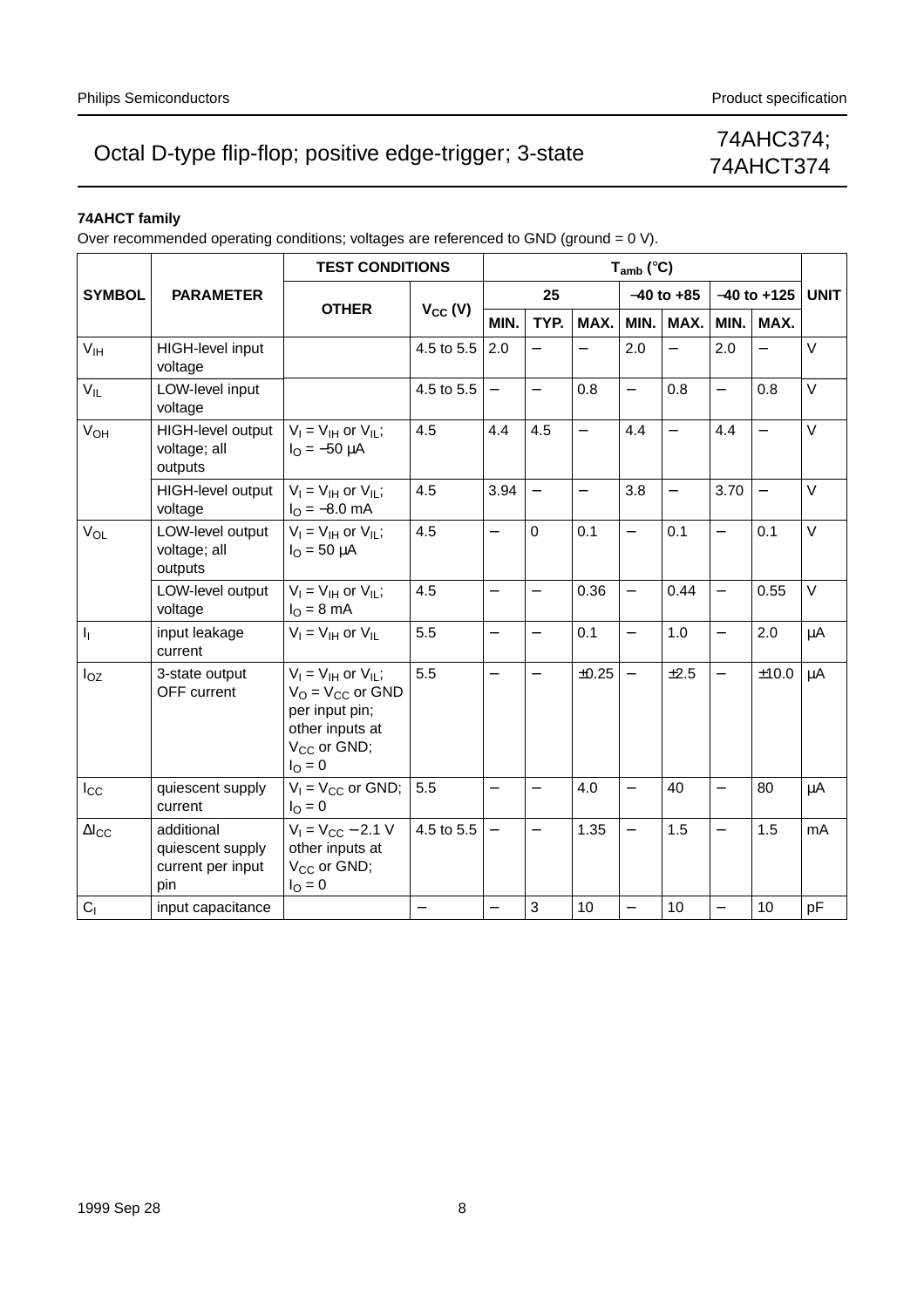# 74AHCT374

### **AC CHARACTERISTICS**

### **Type 74AHC374**

 $GND = 0$  V;  $t_r = t_f \leq 3.0$  ns.

|                                    |                                               | <b>TEST CONDITIONS</b> |       |                          |                          |                          | $T_{amb}$ (°C) |                          |                 |                          |             |
|------------------------------------|-----------------------------------------------|------------------------|-------|--------------------------|--------------------------|--------------------------|----------------|--------------------------|-----------------|--------------------------|-------------|
| <b>SYMBOL</b>                      | <b>PARAMETER</b>                              |                        |       |                          | 25                       |                          |                | $-40$ to $+85$           | $-40$ to $+125$ |                          | <b>UNIT</b> |
|                                    |                                               | <b>WAVEFORMS</b>       | $C_L$ | MIN.                     | TYP.                     | MAX.                     | MIN.           | MAX.                     | MIN.            | MAX.                     |             |
|                                    | $V_{CC}$ = 3.0 to 3.6 V; note 1               |                        |       |                          |                          |                          |                |                          |                 |                          |             |
| t <sub>PHL</sub> /t <sub>PLH</sub> | propagation delay<br>$CP$ to $Q_n$            | see Figs 6, 8<br>and 9 | 15pF  | $\qquad \qquad -$        | 6.4                      | 12.7                     | 1.0            | 15.0                     | 1.0             | 16.0                     | ns          |
| t <sub>PZH</sub> /t <sub>PZL</sub> | propagation delay<br>$\overline{OE}$ to $Q_n$ | see Figs 7 and 9       |       | $\qquad \qquad -$        | 5.5                      | 11.0                     | 1.0            | 13.0                     | 1.0             | 14.0                     | ns          |
| t <sub>PHZ</sub> /t <sub>PLZ</sub> | propagation delay<br>$\overline{OE}$ to $Q_n$ |                        |       | $\overline{\phantom{0}}$ | 5.6                      | 10.5                     | 1.0            | 12.5                     | 1.0             | 13.0                     | ns          |
| $f_{\text{max}}$                   | maximum clock<br>pulse frequency              | see Figs 6 and 9       |       | 80                       | 130                      | $\overline{a}$           | 70             | $\overline{\phantom{0}}$ | 70              | $\overline{\phantom{0}}$ | <b>MHz</b>  |
| t <sub>PHL</sub> /t <sub>PLH</sub> | propagation delay<br>$CP$ to $Q_n$            | see Figs 6, 8<br>and 9 | 50 pF | $\overline{\phantom{0}}$ | 8.4                      | 16.2                     | 1.0            | 18.5                     | 1.0             | 20.5                     | ns          |
| t <sub>PZH</sub> /t <sub>PZL</sub> | propagation delay<br>$\overline{OE}$ to $Q_n$ | see Figs 7 and 9       |       | $\qquad \qquad -$        | 7.3                      | 14.5                     | 1.0            | 16.5                     | 1.0             | 18.0                     | ns          |
| t <sub>PHZ</sub> /t <sub>PLZ</sub> | propagation delay<br>$\overline{OE}$ to $Q_n$ |                        |       | $\qquad \qquad -$        | 9.4                      | 14.0                     | 1.0            | 16.0                     | 1.0             | 17.5                     | ns          |
| $t_{W}$                            | clock pulse width<br><b>HIGH or LOW</b>       | see Figs 6 and 9       |       | 5.0                      | $\overline{\phantom{0}}$ |                          | 5.5            | $\overline{\phantom{0}}$ | 5.5             | $\overline{\phantom{0}}$ | ns          |
| $t_{\rm su}$                       | set-up time<br>$D_n$ to $CP$                  | see Figs 8 and 9       |       | 4.5                      | $\overline{\phantom{0}}$ | $\overline{\phantom{0}}$ | 4.0            | $\overline{\phantom{0}}$ | 4.0             | $\overline{\phantom{0}}$ | ns          |
| t <sub>h</sub>                     | hold time<br>$D_n$ to $CP$                    |                        |       | 2.0                      | $\overline{\phantom{0}}$ | $\overline{\phantom{0}}$ | 2.0            | $\overline{\phantom{0}}$ | 2.0             | $\overline{\phantom{0}}$ | ns          |
| $f_{\text{max}}$                   | maximum clock<br>pulse frequency              | see Figs 6 and 9       |       | 55                       | 85                       |                          | 50             | $\overline{\phantom{0}}$ | 50              | $\overline{\phantom{0}}$ | <b>MHz</b>  |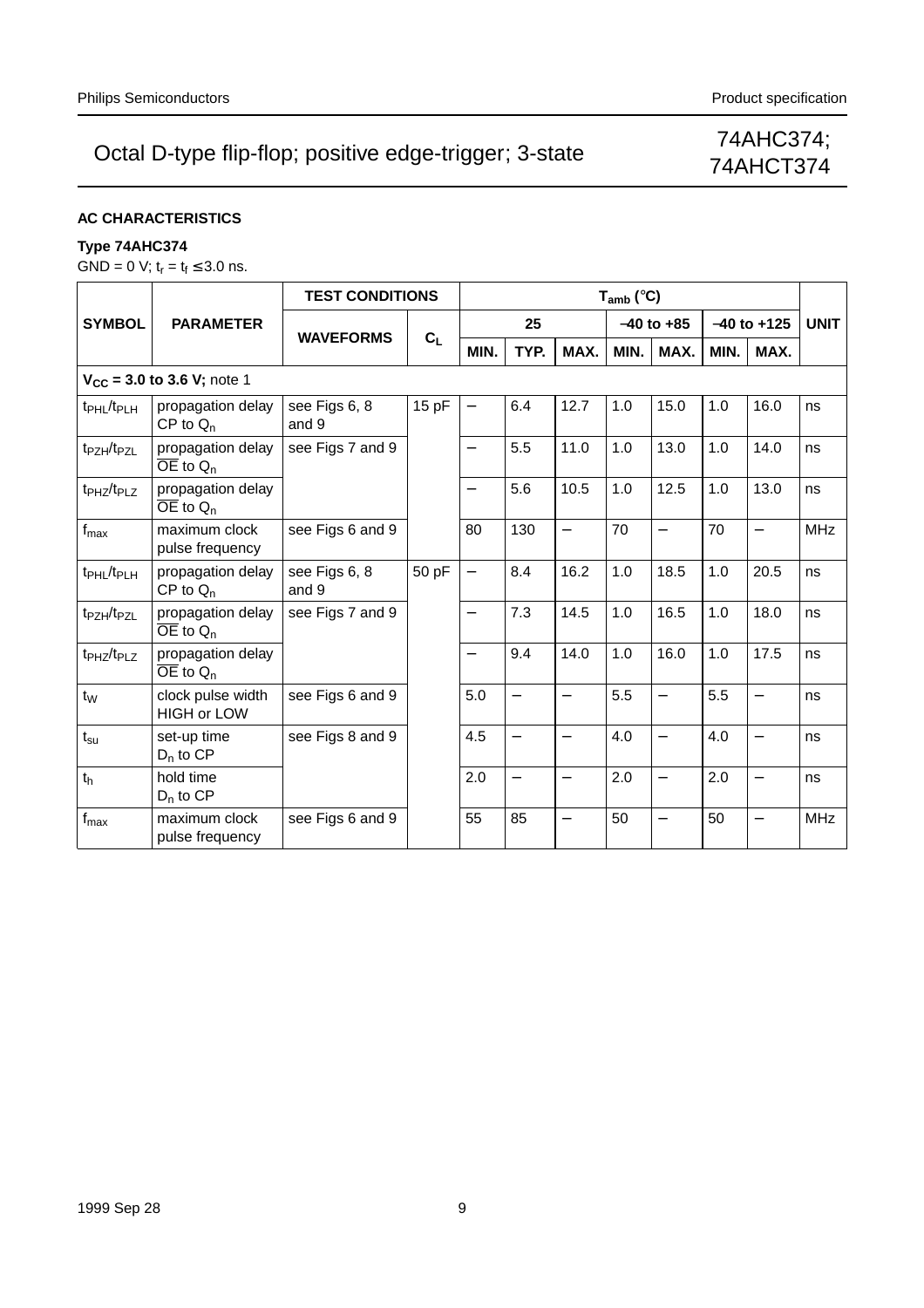# 74AHCT374

|                                    |                                               | <b>TEST CONDITIONS</b> |       |                          |                          |                          | $T_{amb}$ (°C) |                          |      |                          |            |
|------------------------------------|-----------------------------------------------|------------------------|-------|--------------------------|--------------------------|--------------------------|----------------|--------------------------|------|--------------------------|------------|
| <b>SYMBOL</b>                      | <b>PARAMETER</b>                              |                        |       |                          | 25                       |                          |                | $-40$ to $+85$           |      | $-40$ to $+125$          |            |
|                                    |                                               | <b>WAVEFORMS</b>       | $C_L$ | MIN.                     | TYP.                     | MAX.                     | MIN.           | MAX.                     | MIN. | MAX.                     |            |
|                                    | $V_{CC}$ = 4.5 to 5.5 V; note 2               |                        |       |                          |                          |                          |                |                          |      |                          |            |
| t <sub>PHL</sub> /t <sub>PLH</sub> | propagation delay<br>$CP$ to $Q_n$            | see Figs 6, 8<br>and 9 | 15 pF | $\overline{\phantom{0}}$ | 4.4                      | 8.1                      | 1.0            | 9.5                      | 1.0  | 10.0                     | ns         |
| t <sub>PZH</sub> /t <sub>PZL</sub> | propagation delay<br>$\overline{OE}$ to $Q_n$ | see Figs 7 and 9       |       | $\overline{\phantom{0}}$ | 3.9                      | 7.6                      | 1.0            | 9.0                      | 1.0  | 9.5                      | ns         |
| t <sub>PHZ</sub> /t <sub>PLZ</sub> | propagation delay<br>$\overline{OE}$ to $Q_n$ |                        |       | $\overline{\phantom{0}}$ | 4.2                      | 6.8                      | 1.0            | 8.0                      | 1.0  | 8.5                      | ns         |
| $f_{\text{max}}$                   | maximum clock<br>pulse frequency              | see Figs 6 and 9       |       | 130                      | 185                      | $\overline{\phantom{0}}$ | 110            | $\overline{\phantom{0}}$ | 110  | $\equiv$                 | <b>MHz</b> |
| t <sub>PHL</sub> /t <sub>PLH</sub> | propagation delay<br>$CP$ to $Q_n$            | see Figs 6, 8<br>and 9 | 50 pF | $\overline{\phantom{0}}$ | 5.7                      | 10.1                     | 1.0            | 11.5                     | 1.0  | 12.5                     | ns         |
| t <sub>PZH</sub> /t <sub>PZL</sub> | propagation delay<br>$\overline{OE}$ to $Q_n$ | see Figs 7 and 9       |       | $\overline{\phantom{0}}$ | 5.2                      | 9.6                      | 1.0            | 11                       | 1.0  | 12.0                     | ns         |
| t <sub>PHZ</sub> /t <sub>PLZ</sub> | propagation delay<br>$\overline{OE}$ to $Q_n$ |                        |       | $\overline{\phantom{0}}$ | 6.4                      | 8.8                      | 1.0            | 10.0                     | 1.0  | 11.0                     | ns         |
| $t_{W}$                            | clock pulse width<br><b>HIGH or LOW</b>       | see Figs 6 and 9       |       | 5.0                      | $\overline{\phantom{0}}$ | $\overline{\phantom{0}}$ | 5.0            | $\overline{\phantom{0}}$ | 5.0  | $\overline{\phantom{0}}$ | ns         |
| $t_{\rm su}$                       | set-up time<br>$D_n$ to $CP$                  | see Figs 8 and 9       |       | 3.0                      | $\equiv$                 | $\overline{\phantom{0}}$ | 3.0            | $\overline{\phantom{0}}$ | 3.0  | $\equiv$                 | ns         |
| $t_h$                              | hold time<br>$D_n$ to $CP$                    |                        |       | 2.0                      | $\overline{\phantom{0}}$ | $\overline{\phantom{0}}$ | 2.0            | $\overline{\phantom{0}}$ | 2.0  | $\overline{\phantom{0}}$ | ns         |
| $\mathsf{f}_{\mathsf{max}}$        | maximum clock<br>pulse frequency              | see Figs 6 and 9       |       | 85                       | 120                      | $\overline{\phantom{0}}$ | 75             | $\overline{\phantom{0}}$ | 75   | $\qquad \qquad -$        | <b>MHz</b> |

### **Notes**

1. Typical values at  $V_{CC} = 3.3$  V.

2. Typical values at  $V_{CC} = 5.0 V$ .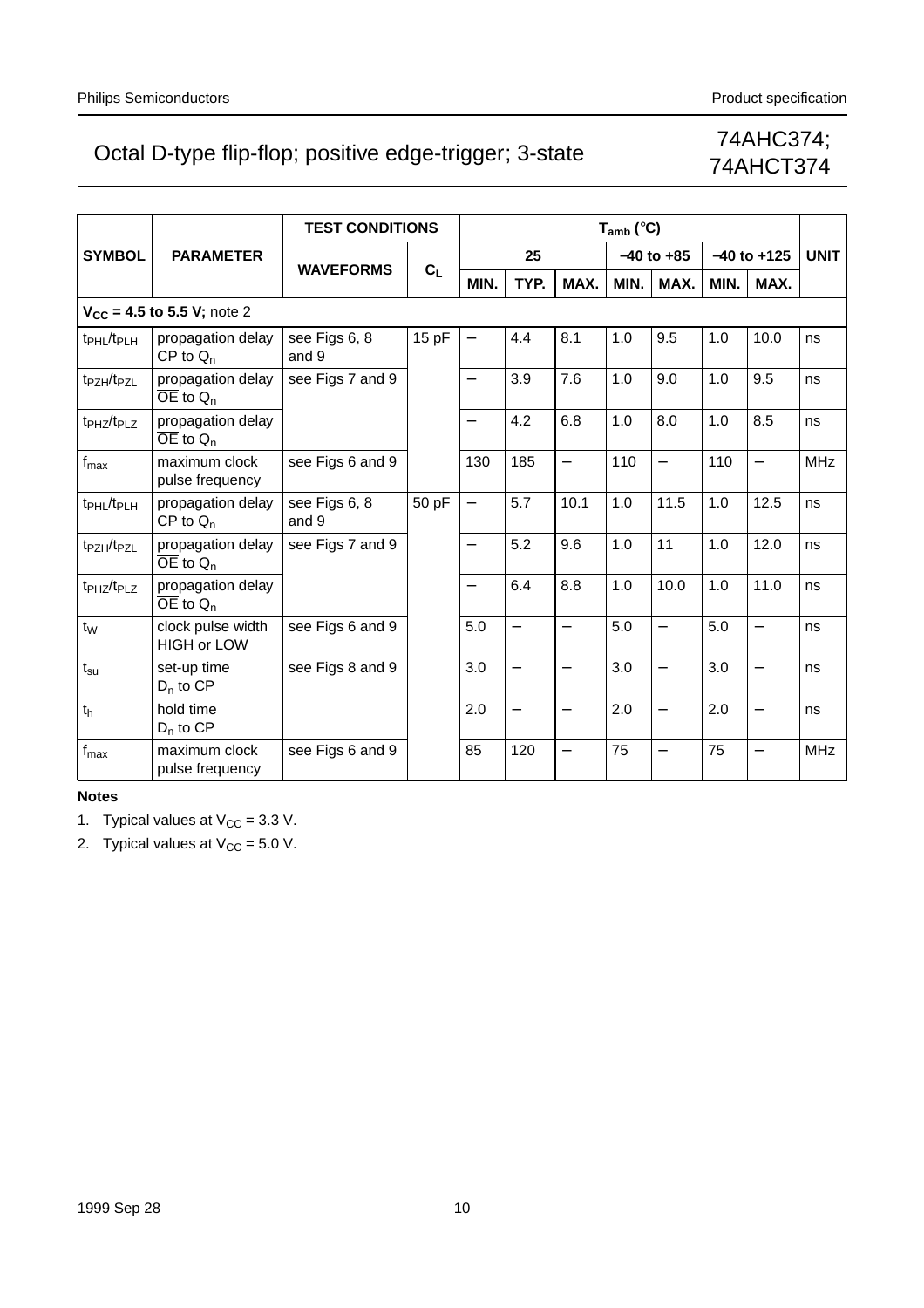# 74AHCT374

### **Type 74AHCT374**

 $GND = 0$  V;  $t_r = t_f \leq 3.0$  ns.

|                                    | <b>TEST CONDITIONS</b>                        |                        | $T_{amb}$ (°C) |                          |                          |                          |      |                          |                 |                          |             |
|------------------------------------|-----------------------------------------------|------------------------|----------------|--------------------------|--------------------------|--------------------------|------|--------------------------|-----------------|--------------------------|-------------|
| <b>SYMBOL</b>                      | <b>PARAMETER</b>                              | <b>WAVEFORMS</b>       | $C_L$          |                          | 25                       |                          |      | $-40$ to $+85$           | $-40$ to $+125$ |                          | <b>UNIT</b> |
|                                    |                                               |                        |                | MIN.                     | TYP.                     | MAX.                     | MIN. | MAX.                     | MIN.            | MAX.                     |             |
|                                    | $V_{CC}$ = 4.5 to 5.5 V; note 1               |                        |                |                          |                          |                          |      |                          |                 |                          |             |
| t <sub>PHL</sub> /t <sub>PLH</sub> | propagation delay<br>$CP$ to $Q_n$            | see Figs 6, 8<br>and 9 | 15 pF          | $\overline{\phantom{0}}$ | 4.3                      | 9.4                      | 1.0  | 10.5                     | 1.0             | 12.0                     | ns          |
| t <sub>PZH</sub> /t <sub>PZL</sub> | propagation delay<br>$\overline{OE}$ to $Q_n$ | see Figs 7 and 9       |                | $\overline{\phantom{0}}$ | 3.5                      | 10.2                     | 1.0  | 11.5                     | 1.0             | 13.0                     | ns          |
| t <sub>PHZ</sub> /t <sub>PLZ</sub> | propagation delay<br>$\overline{OE}$ to $Q_n$ |                        |                | $\overline{\phantom{0}}$ | 3.6                      | 10.2                     | 1.0  | 11.0                     | 1.0             | 13.0                     | ns          |
| $f_{\sf max}$                      | maximum clock<br>pulse frequency              | see Figs 6 and 9       |                | 90                       | 140                      | $\equiv$                 | 80   | $\overline{a}$           | 80              | $\overline{\phantom{0}}$ | <b>MHz</b>  |
| t <sub>PHL</sub> /t <sub>PLH</sub> | propagation delay<br>$CP$ to $Q_n$            | see Figs 6, 8<br>and 9 | 50 pF          | $\overline{\phantom{0}}$ | 5.6                      | 10.4                     | 1.0  | 11.5                     | 1.0             | 13.0                     | ns          |
| t <sub>PZH</sub> /t <sub>PZL</sub> | propagation delay<br>$\overline{OE}$ to $Q_n$ | see Figs 7 and 9       |                | $\overline{\phantom{0}}$ | 4.8                      | 11.2                     | 1.0  | 12.5                     | 1.0             | 14.0                     | ns          |
| t <sub>PHZ</sub> /t <sub>PLZ</sub> | propagation delay<br>$\overline{OE}$ to $Q_n$ |                        |                | $\overline{\phantom{0}}$ | 5.7                      | 11.2                     | 1.0  | 12.0                     | 1.0             | 14.0                     | ns          |
| $t_W$                              | clock pulse width<br><b>HIGH or LOW</b>       | see Figs 6 and 9       |                | 6.5                      | $\overline{\phantom{0}}$ | $\overline{\phantom{0}}$ | 6.5  | $\overline{\phantom{0}}$ | 6.5             | $\overline{\phantom{0}}$ | ns          |
| $t_{\rm su}$                       | set-up time<br>$D_n$ to $CP$                  | see Figs 8 and 9       |                | 2.5                      | $\overline{\phantom{0}}$ |                          | 2.5  | $\overline{\phantom{0}}$ | 2.5             |                          | ns          |
| t <sub>h</sub>                     | hold time<br>$D_n$ to $CP$                    |                        |                | 2.5                      | $\qquad \qquad -$        | $\overline{\phantom{0}}$ | 2.5  | $\qquad \qquad -$        | 2.5             | $\overline{\phantom{0}}$ | ns          |
| $f_{\text{max}}$                   | maximum clock<br>pulse frequency              | see Figs 6 and 9       |                | 85                       | 130                      | $\overline{\phantom{0}}$ | 75   |                          | 75              | $\overline{\phantom{0}}$ | <b>MHz</b>  |

#### **Note**

1. Typical values at  $V_{CC} = 5.0 V$ .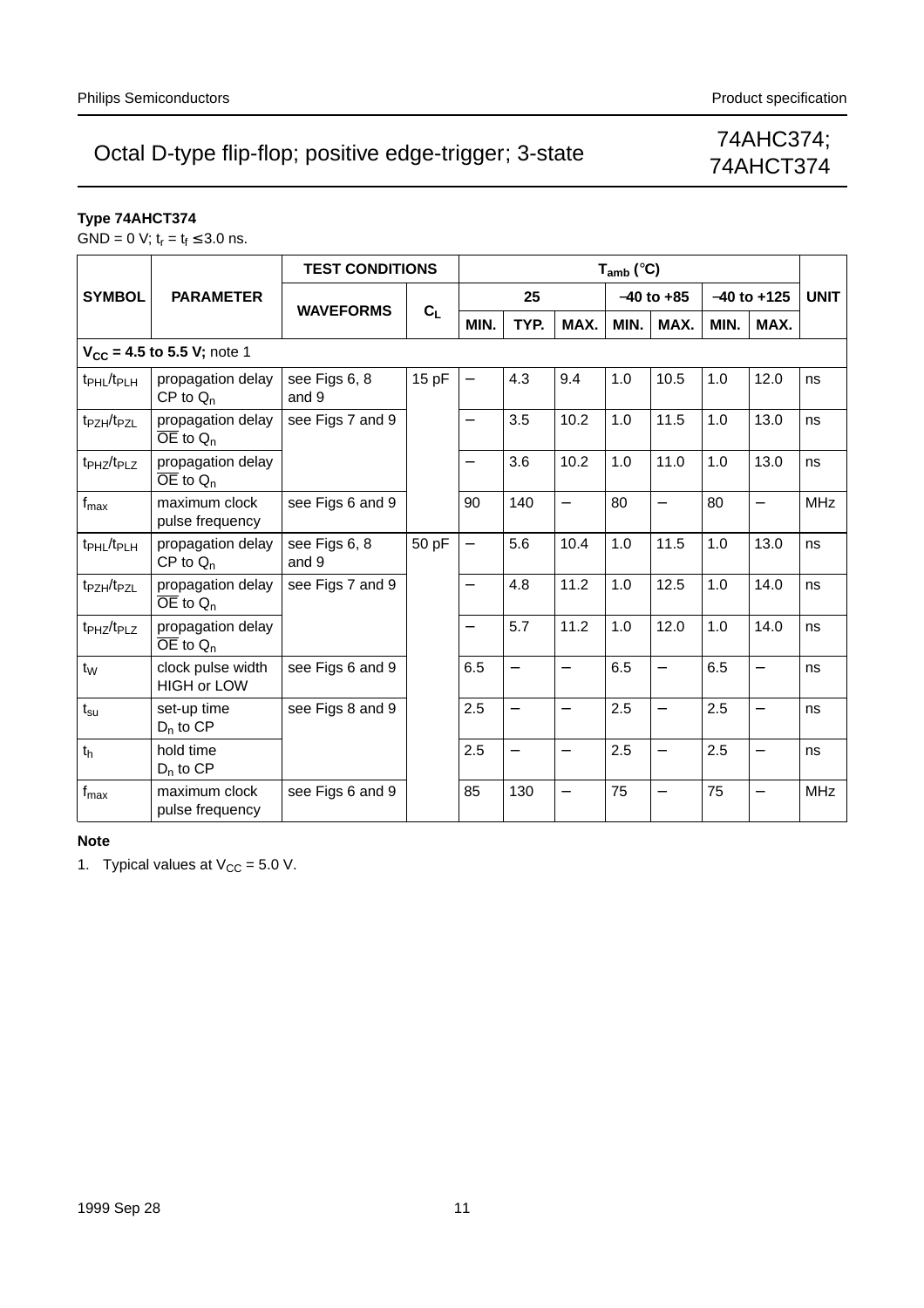## 74AHCT374

### **AC WAVEFORMS**



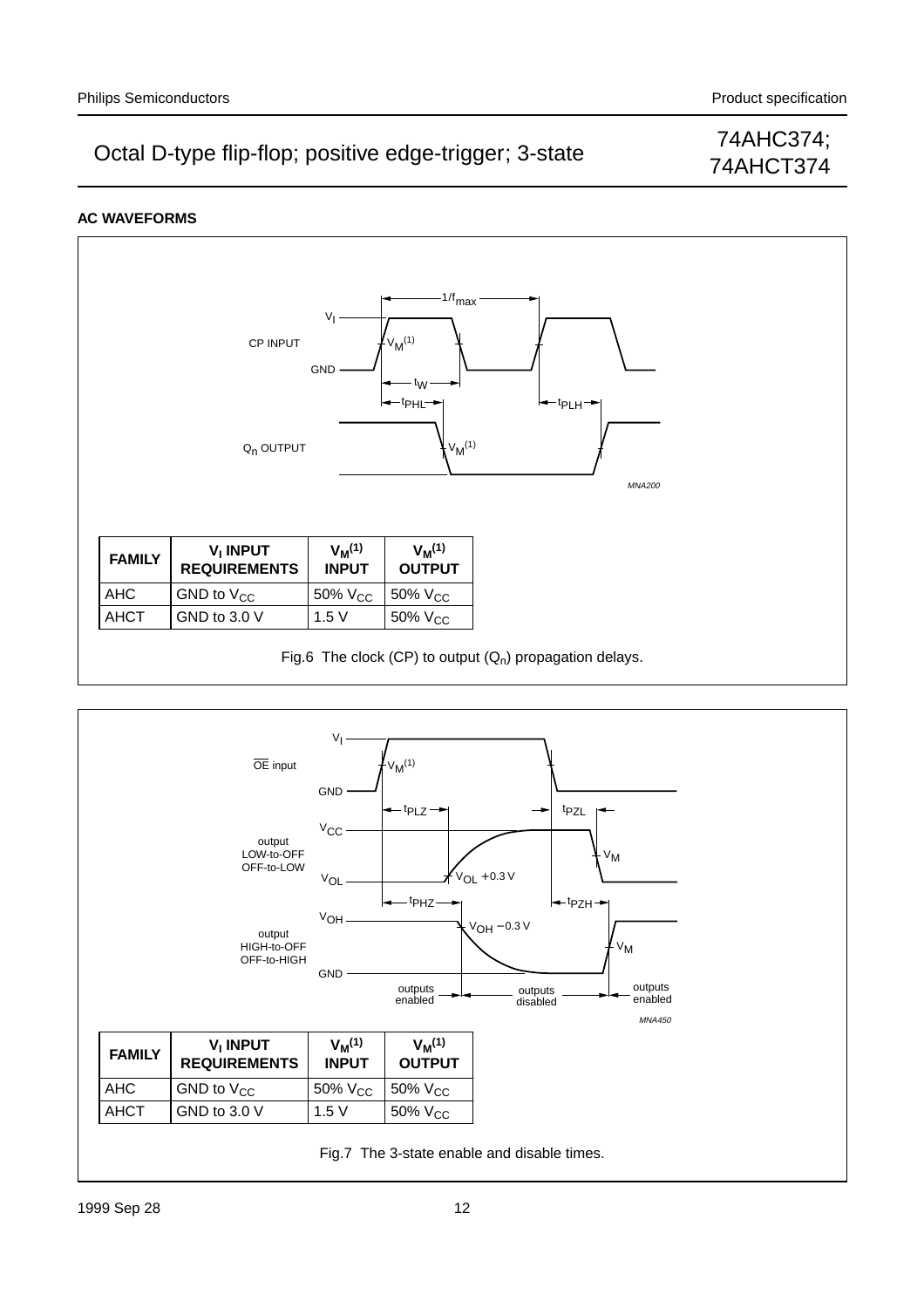# 74AHCT374





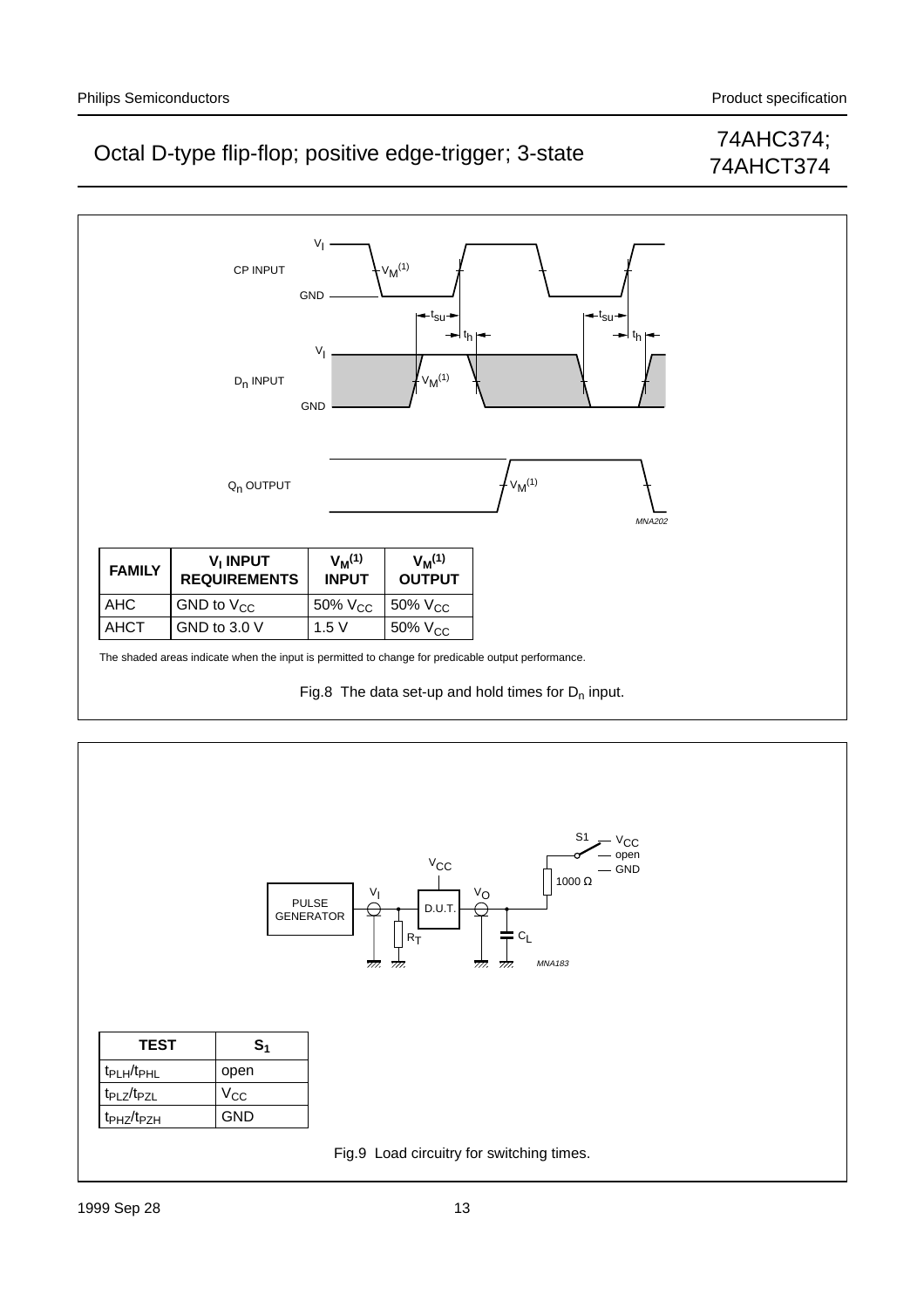## 74AHCT374

### **PACKAGE OUTLINES**

**SO20: plastic small outline package; 20 leads; body width 7.5 mm <b>SOT163-1** SOT163-1

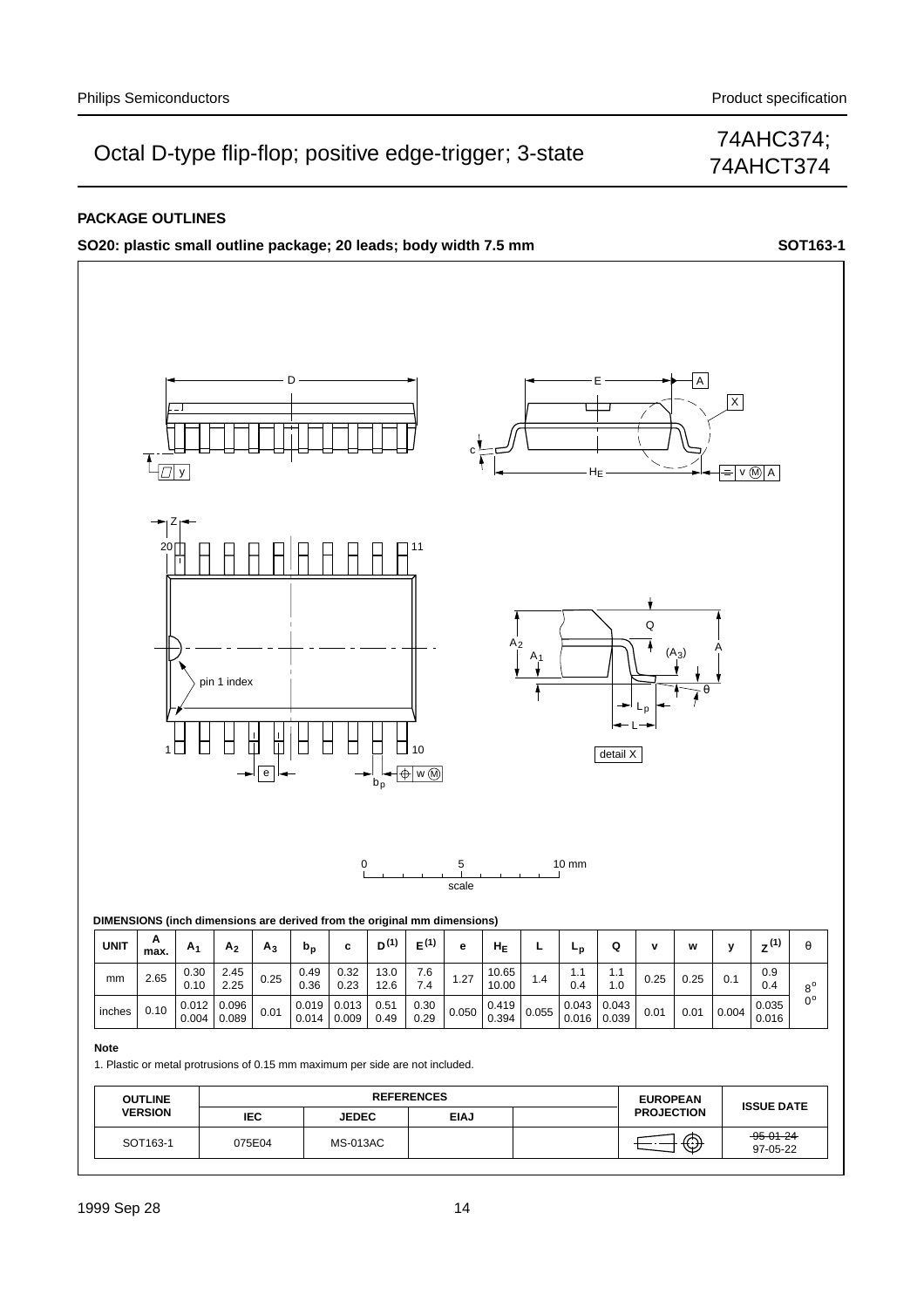## 74AHCT374

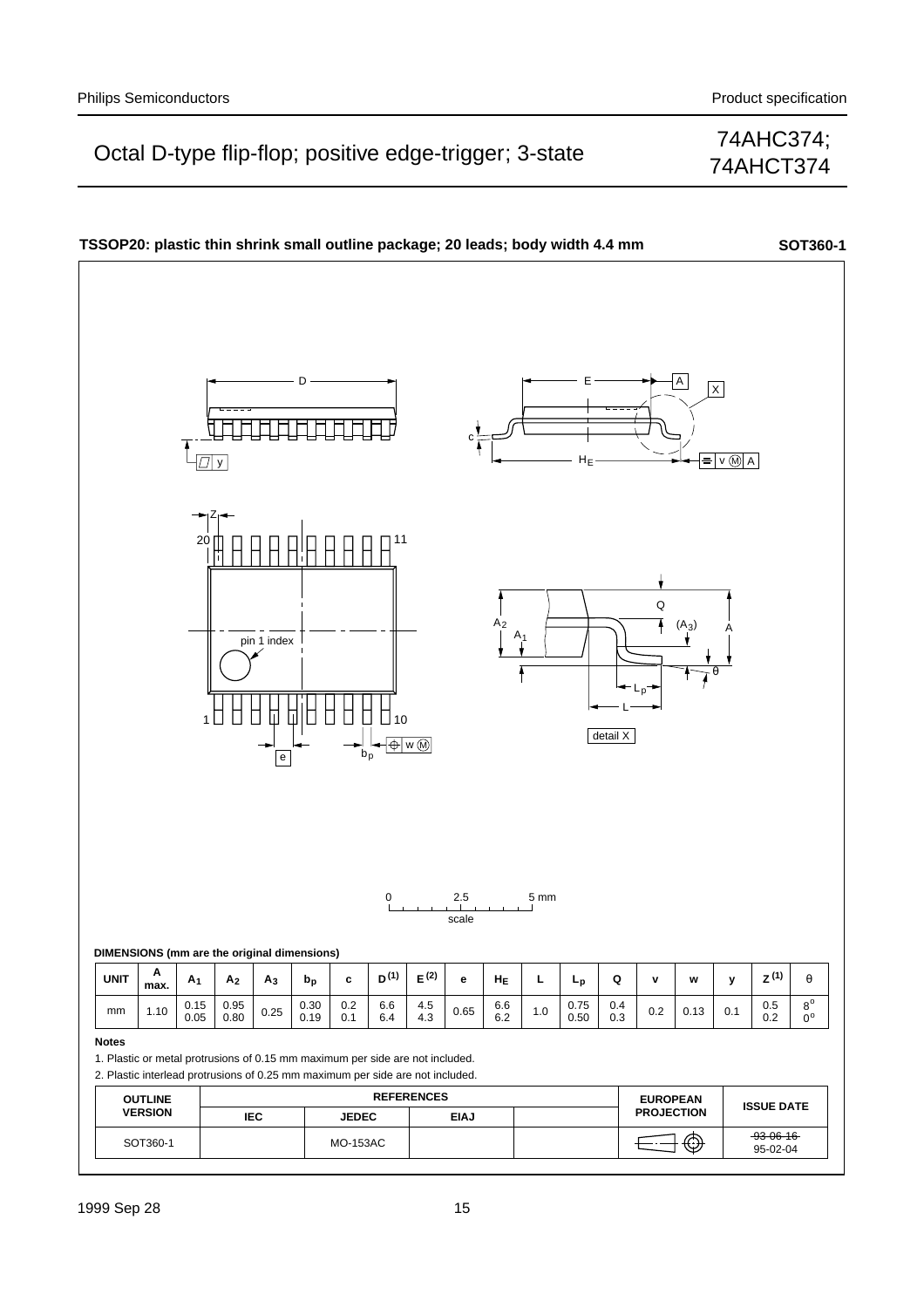74AHCT374

### **SOLDERING**

#### **Introduction to soldering surface mount packages**

This text gives a very brief insight to a complex technology. A more in-depth account of soldering ICs can be found in our "Data Handbook IC26; Integrated Circuit Packages" (document order number 9398 652 90011).

There is no soldering method that is ideal for all surface mount IC packages. Wave soldering is not always suitable for surface mount ICs, or for printed-circuit boards with high population densities. In these situations reflow soldering is often used.

### **Reflow soldering**

Reflow soldering requires solder paste (a suspension of fine solder particles, flux and binding agent) to be applied to the printed-circuit board by screen printing, stencilling or pressure-syringe dispensing before package placement.

Several methods exist for reflowing; for example, infrared/convection heating in a conveyor type oven. Throughput times (preheating, soldering and cooling) vary between 100 and 200 seconds depending on heating method.

Typical reflow peak temperatures range from 215 to 250 °C. The top-surface temperature of the packages should preferable be kept below 230 °C.

### **Wave soldering**

Conventional single wave soldering is not recommended for surface mount devices (SMDs) or printed-circuit boards with a high component density, as solder bridging and non-wetting can present major problems.

To overcome these problems the double-wave soldering method was specifically developed.

If wave soldering is used the following conditions must be observed for optimal results:

- Use a double-wave soldering method comprising a turbulent wave with high upward pressure followed by a smooth laminar wave.
- For packages with leads on two sides and a pitch (e):
	- larger than or equal to 1.27 mm, the footprint longitudinal axis is **preferred** to be parallel to the transport direction of the printed-circuit board;
	- smaller than 1.27 mm, the footprint longitudinal axis **must** be parallel to the transport direction of the printed-circuit board.

The footprint must incorporate solder thieves at the downstream end.

• For packages with leads on four sides, the footprint must be placed at a 45° angle to the transport direction of the printed-circuit board. The footprint must incorporate solder thieves downstream and at the side corners.

During placement and before soldering, the package must be fixed with a droplet of adhesive. The adhesive can be applied by screen printing, pin transfer or syringe dispensing. The package can be soldered after the adhesive is cured.

Typical dwell time is 4 seconds at 250 °C. A mildly-activated flux will eliminate the need for removal of corrosive residues in most applications.

### **Manual soldering**

Fix the component by first soldering two diagonally-opposite end leads. Use a low voltage (24 V or less) soldering iron applied to the flat part of the lead. Contact time must be limited to 10 seconds at up to 300 °C.

When using a dedicated tool, all other leads can be soldered in one operation within 2 to 5 seconds between 270 and 320 °C.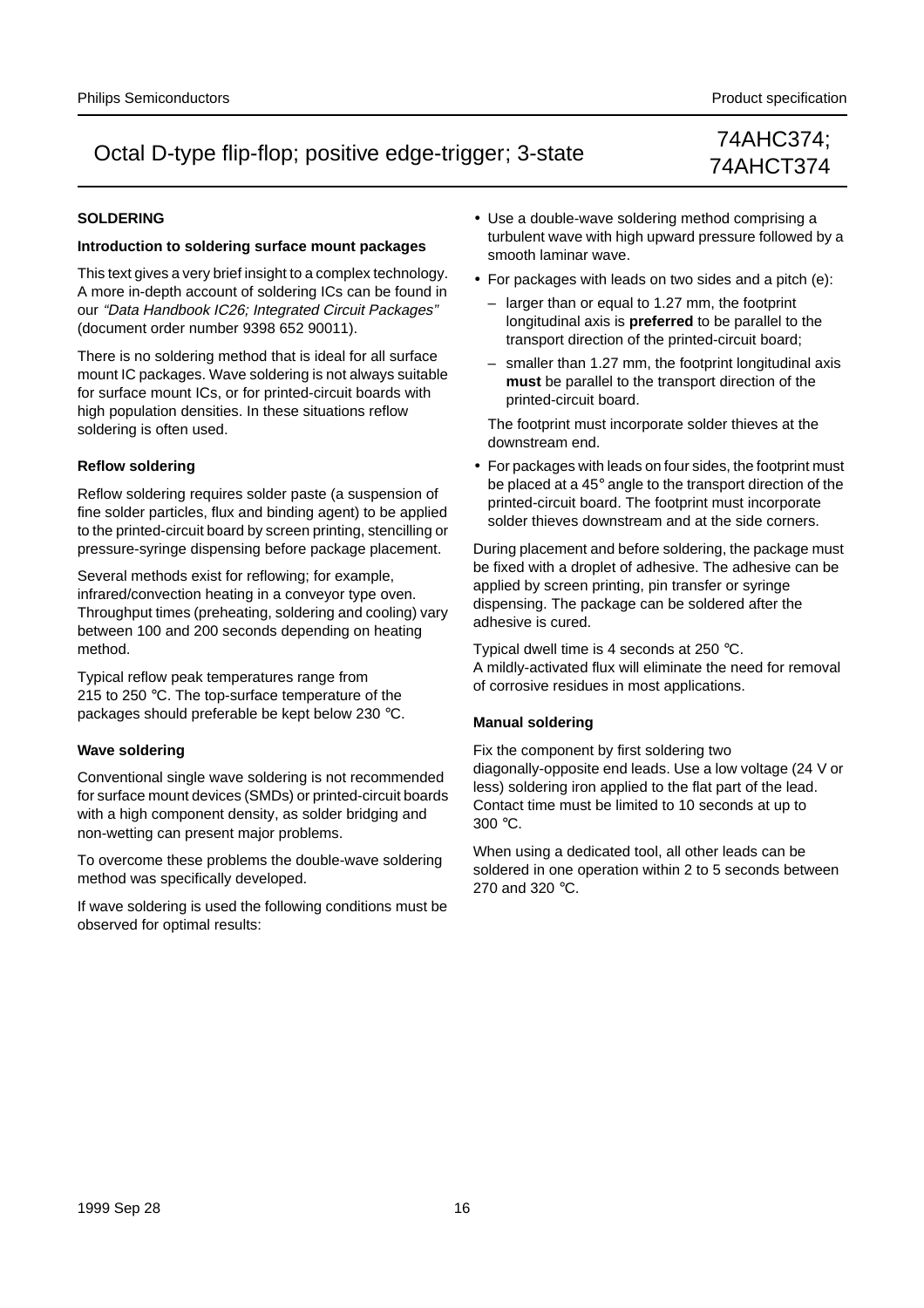## 74AHCT374

### **Suitability of surface mount IC packages for wave and reflow soldering methods**

| <b>PACKAGE</b>                         | <b>SOLDERING METHOD</b>        |                       |  |  |  |  |  |
|----------------------------------------|--------------------------------|-----------------------|--|--|--|--|--|
|                                        | <b>WAVE</b>                    | REFLOW <sup>(1)</sup> |  |  |  |  |  |
| <b>BGA, SQFP</b>                       | not suitable                   | suitable              |  |  |  |  |  |
| HLQFP, HSQFP, HSOP, HTQFP, HTSSOP, SMS | not suitable $(2)$             | suitable              |  |  |  |  |  |
| $PLCC(3)$ , SO, SOJ                    | suitable                       | suitable              |  |  |  |  |  |
| LQFP, QFP, TQFP                        | not recommended $(3)(4)$       | suitable              |  |  |  |  |  |
| SSOP, TSSOP, VSO                       | not recommended <sup>(5)</sup> | suitable              |  |  |  |  |  |

#### **Notes**

- 1. All surface mount (SMD) packages are moisture sensitive. Depending upon the moisture content, the maximum temperature (with respect to time) and body size of the package, there is a risk that internal or external package cracks may occur due to vaporization of the moisture in them (the so called popcorn effect). For details, refer to the Drypack information in the "Data Handbook IC26; Integrated Circuit Packages; Section: Packing Methods".
- 2. These packages are not suitable for wave soldering as a solder joint between the printed-circuit board and heatsink (at bottom version) can not be achieved, and as solder may stick to the heatsink (on top version).
- 3. If wave soldering is considered, then the package must be placed at a  $45^\circ$  angle to the solder wave direction. The package footprint must incorporate solder thieves downstream and at the side corners.
- 4. Wave soldering is only suitable for LQFP, TQFP and QFP packages with a pitch (e) equal to or larger than 0.8 mm; it is definitely not suitable for packages with a pitch (e) equal to or smaller than 0.65 mm.
- 5. Wave soldering is only suitable for SSOP and TSSOP packages with a pitch (e) equal to or larger than 0.65 mm; it is definitely not suitable for packages with a pitch (e) equal to or smaller than 0.5 mm.

### **DEFINITIONS**

| Data sheet status         |                                                                                                                |
|---------------------------|----------------------------------------------------------------------------------------------------------------|
| Objective specification   | This data sheet contains target or goal specifications for product development.                                |
| Preliminary specification | This data sheet contains preliminary data; supplementary data may be published later.                          |
| Product specification     | This data sheet contains final product specifications.                                                         |
| <b>Limiting values</b>    |                                                                                                                |
|                           | Limiting values given are in accordance with the Absolute Maximum Rating System (IEC 134). Stress above one or |

more of the limiting values may cause permanent damage to the device. These are stress ratings only and operation of the device at these or at any other conditions above those given in the Characteristics sections of the specification is not implied. Exposure to limiting values for extended periods may affect device reliability.

#### **Application information**

Where application information is given, it is advisory and does not form part of the specification.

### **LIFE SUPPORT APPLICATIONS**

These products are not designed for use in life support appliances, devices, or systems where malfunction of these products can reasonably be expected to result in personal injury. Philips customers using or selling these products for use in such applications do so at their own risk and agree to fully indemnify Philips for any damages resulting from such improper use or sale.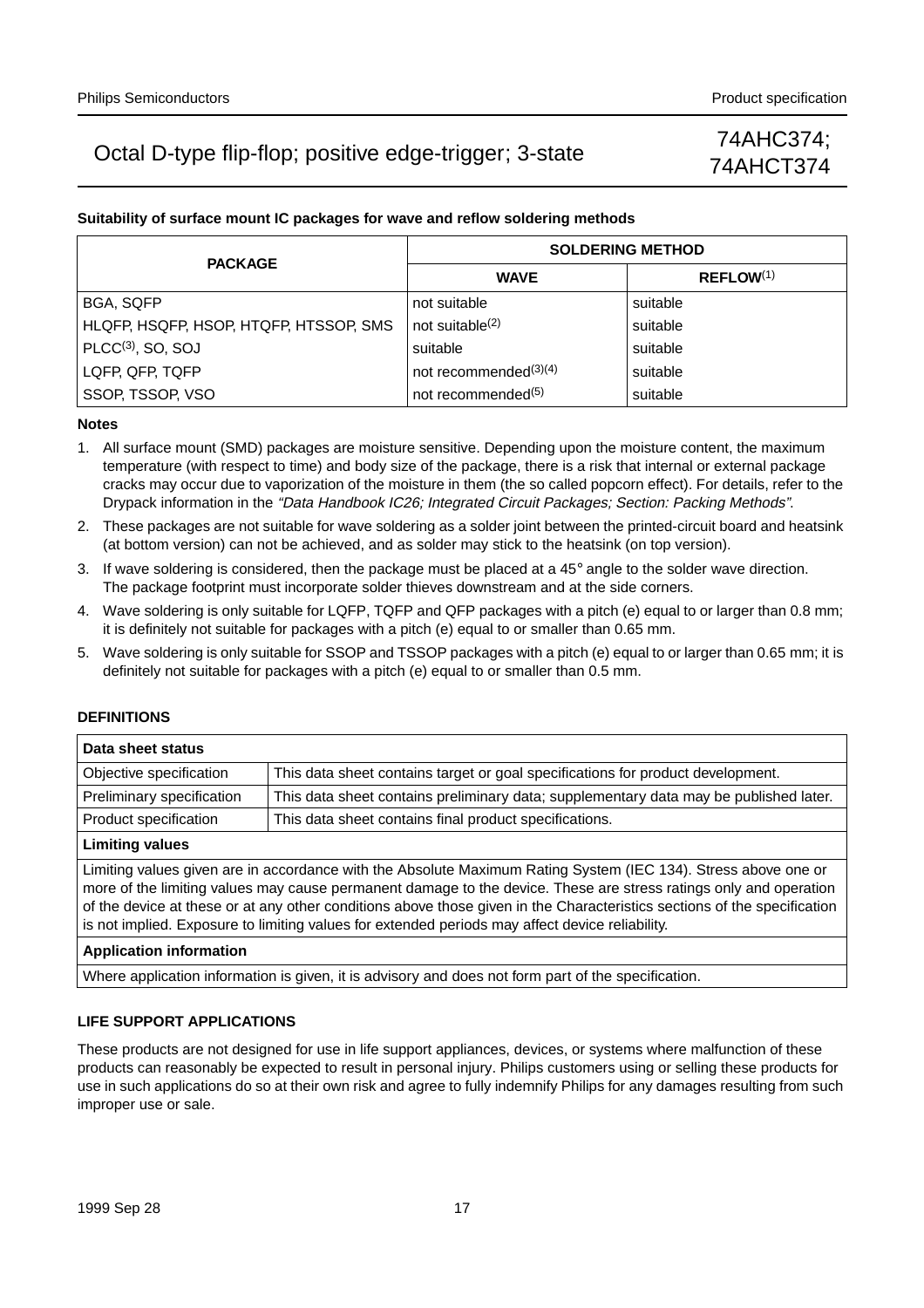74AHCT374

**NOTES**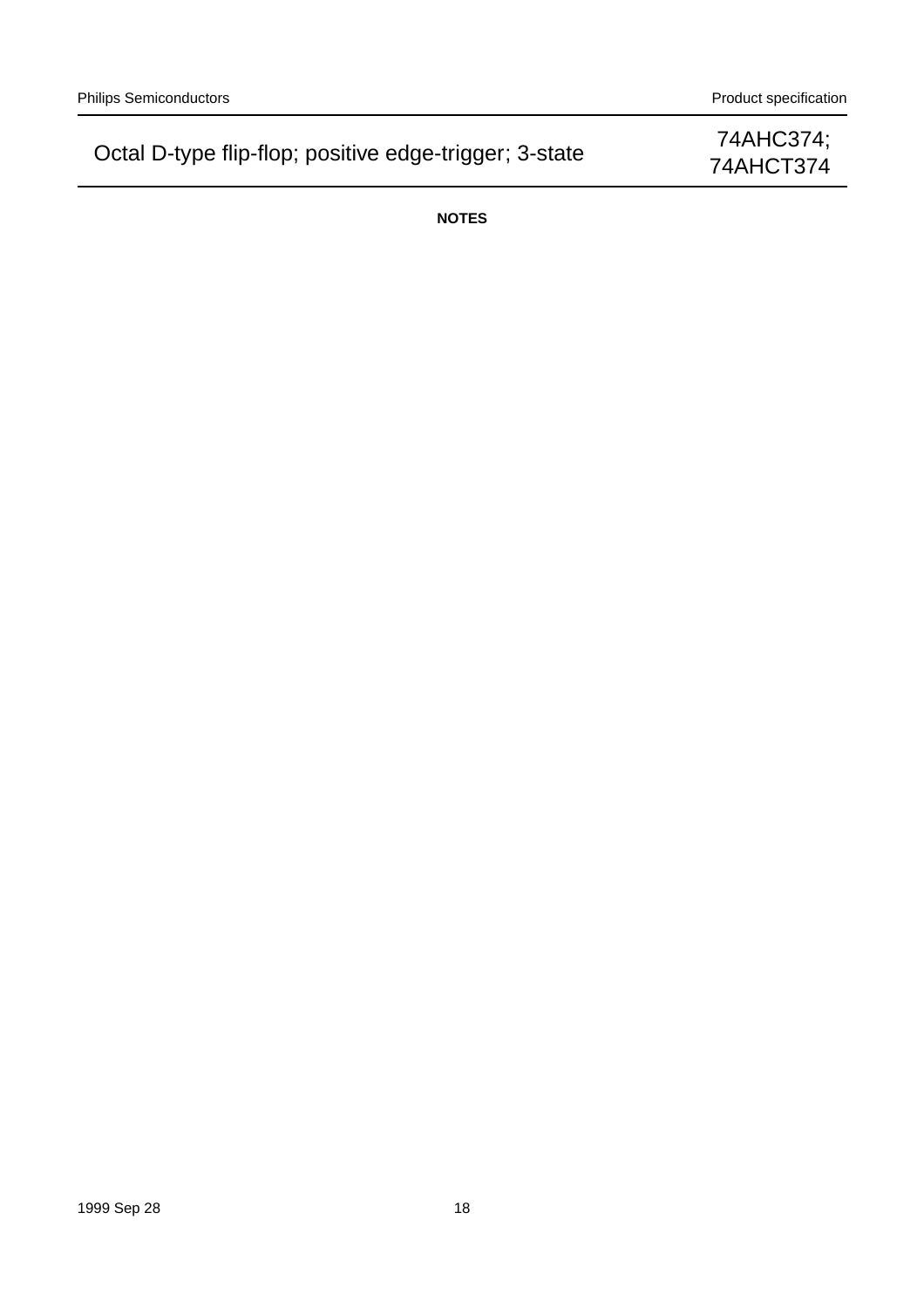74AHCT374

**NOTES**